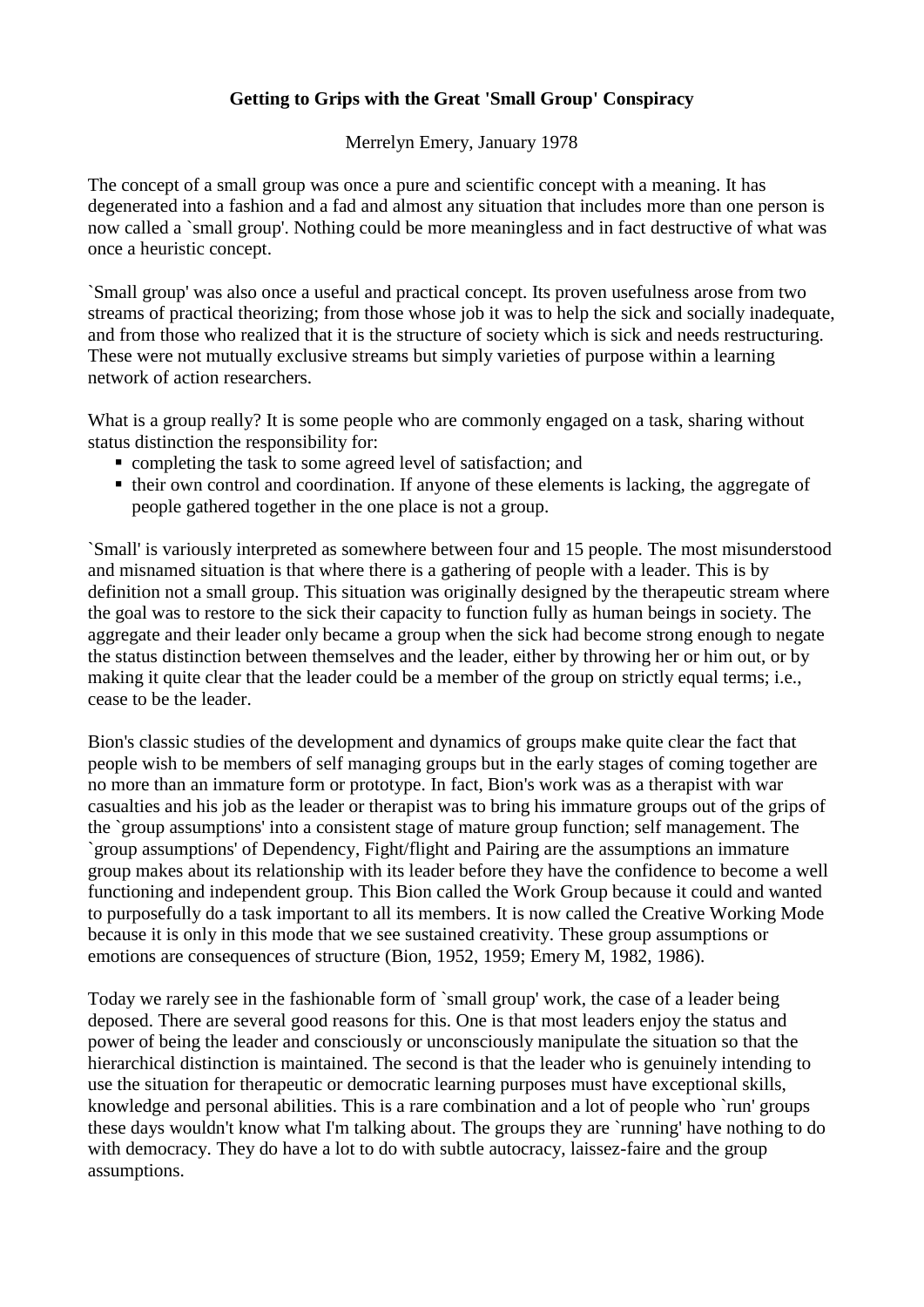The genuine therapist's task is made even more difficult when they operate in a society whose members have been socialized from birth to accept and revere status distinctions and the concept of a `higher authority'. A leader in such a situation who is themselves infected with the spirit of a `higher authority' or who does not have the requisite skills to decontaminate their clients, is doing no more than reinforcing the sickness of authoritarianism which exists in the structure of the society at large.

This very simple fact appears to have been lost in the great rush to `go into groups' for every conceivable purpose, many of which do not in fact constitute tasks; e.g. at conferences, to have a discussion. No wonder many normal healthy people come out of this feeling angry and frustrated. Many walk out of sensitivity or team-building `groups' feeling the same way and for the same good reasons. They are suffering from the group assumption of fight/flight brought on by being denied the right to exercise some control over a situation in which they find themselves and/or being asked to perform a non-task in the same circumstances. They practice the assumption in the flight mode because the situation contains nothing worth fighting for. But they won't put up with being treated as less than human and exercise their right to leave.

Why has there been this phenomenal stampede into the fad of `groups'? First, because most people survive the bureaucratized society relatively undamaged but very aware that there must be something better: they search and they end up in `small groups'. Second, because those reared to believe that some are more equal than others see in the `small group scene' opportunities for maintaining the status quo and procuring a top spot in it for them, by the manipulation described above. The phenomenon bears all the hallmarks of a profession bent on imperialism. The motto could well be `keep them busy and involved' (but keep them infected with respect for the leader).

This aspect though covers only the experiential, high visibility side of the strategy. The other nine tenths of the iceberg, the culture of silence, is widely shared. Almost nowhere in our Western culture is there any opportunity to learn conceptually and cognitively about structure. Yet it has been learnt and known for centuries that for knowledge to become `understood' and therefore usable, it must be conscious and conceptual as well as experienced. If the `small group' practicians were to start arming their clients with the conceptual tools to analyse and understand the structures of the `small groups' they are running, they would quickly do themselves out of a job.

Let's do away with all the mythology and trappings of the great `small group conspiracy' and start being honest with ourselves. If we really want a society where people can exercise their so-called democratic rights to take responsibility for themselves and start functioning as full scale human beings, then we have to do two things. We have to:

■ start helping people learn about the concept of structure and it will involve the direct transmission of some information (a no-no for some `group trainers' dedicated to learning experientially);

• provide situations where they can practice with the genuine article, the genuine small group. Perhaps we are worried that self managing small groups won't fulfil the claims made for them, or that perhaps people don't want to take responsibility for themselves and share the decision making about control and coordination with their mates. Be reassured, they do and they do. Anybody who has ever seen a group take the bit between its teeth when they were given the chance to start making these decisions in the interests of the whole, and the ways in which they react if they suspect later that the exercise was not genuine, won't need my reassurance.

Mind you, if a group suspects from the start that a project is a con and if it does not have sufficient sanctions to safeguard their whole hearted participation, they will practice fight/flight, usually the second half. While this is actually a rational response, it can be taken or interpreted as a refusal to accept responsibility. But once a group or organization does have the bit between its teeth, it is a